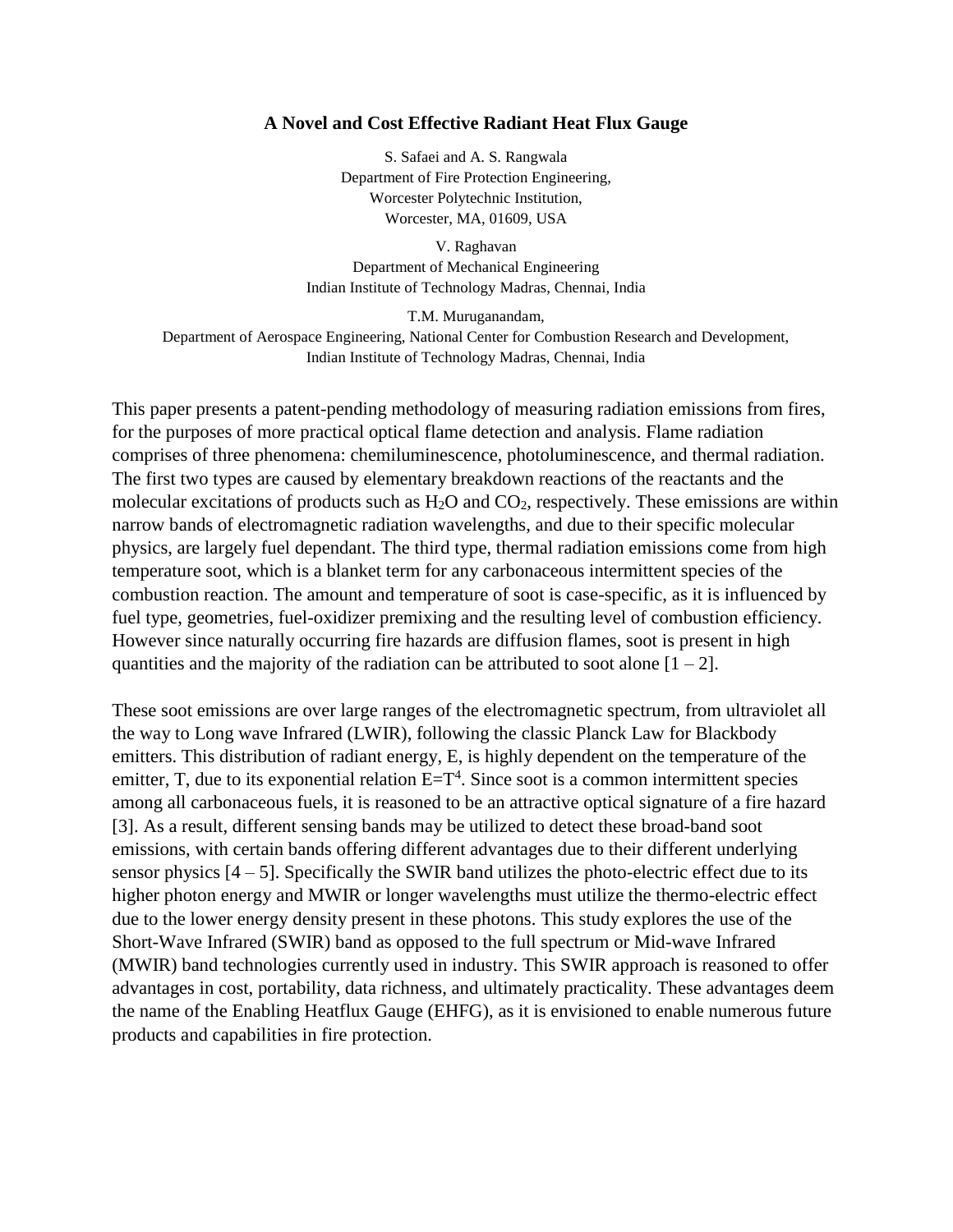The EHFG is validated by comparing the sensor's measurements to a theoretical model of their sensible radiant heatflux. The sensor measurements were calibrated to a lab-grade blackbody emitter. The theoretical model was developed from first principles, requiring three inputs: Soot temperature, volume fraction and flame thickness. The soot temperature is needed for Planck Law calculations. Soot volume fraction, and flame thickness measurements are needed for effective emissivity measurements [6]. These two approaches were compared on an experimental platform of methane-air and ethylene-air premixed co-flow flames as reported in literature [7 – 8]. These fuels were chose because ethylene flames present the highly sooting case, and methane flames presents the minimally sooting case. Burner geometries and flow-rates were matched to literature, resulting in small laminar flames (1cm diameter outlet,  $3.85 \text{ cm}^3/\text{s}$  constant fuel flowrate). Different levels of soot emission were created by varying the equivalence ratio from infinity (pure diffusion) to near unity (stoichiometric pre-mixed). The sensors were mounted on a vertical translator and their fields of view were focused to look at line-of-sight averaged, virtually spot-type measurements of the flame radiation from different heights above the burner. This collection scheme was in line with the data available in literature for these flames. The theoretical model inputs were collected as follows: soot concentration and distribution data from literature, direct thermocouple measurements were taken of the axial temperature profiles, and flame thickness was measured from visible spectrum DSLR camera photos.

Flame heights trended as expected from literature, though ~40% lower flame heights were observed. Thermocouple data was corrected for radiative losses and fell within the uncertainty bands of literature values. Sensor signals from soot-less, only blue Methane-air flames were zero, as predicted by the theoretical model, confirming purely soot radiation is being sensed by the sensors. For the sooty Ethylene flames, the measured and computed irradiation differed by 50% A sensitivity analysis ranked the potential sources of error in order of significance: Sensor specification discrepancies, Soot input temperature, build limitations, and flame size limitations.

Once these sources of error are reduced, the application of a proprietary method to derive the soot temperature, volume fraction, and distance from the receiver will be made. This proposed method will allow for more detailed fire analytics to be gathered more practically. By requiring only a simple point-and-shoot receiver instrument rather than multi-piece emitter-receiver methods that require extra equipment, alignment/calibration time, background isolation, and ultimately cost to the user, this device will enable new fire research and detection applications.

The next fires studied will be large-scale liquid pool fires  $(\sim 1 \text{m}$  diameter,  $\sim 5 \text{MW})$ . At this scale, the soot volume fraction measurements and flame thickness become less important due to the flame reaching its optically thick limit, thus the effective emissivity term in the theoretical model just converges to a constant value of 1 (ideal blackbody emitter) [1]. However, dynamic effects appear as buoyancy-induced turbulence occurs at this scale which may cause fluctuations in the effective emissivity from the assumed constant value. The turbulent nature of these flames result in varying flame thickness, soot volume fraction, and temperature all with gradients at Kolmogorov micro-scales well beyond the resolution of the EHFG [9]. Thus limitations in the level of accuracy and resolution possible with these sensors is expected. This approximate data is expected to still hold value for both analysis and detection purposes – especially given their ease of use and low cost.